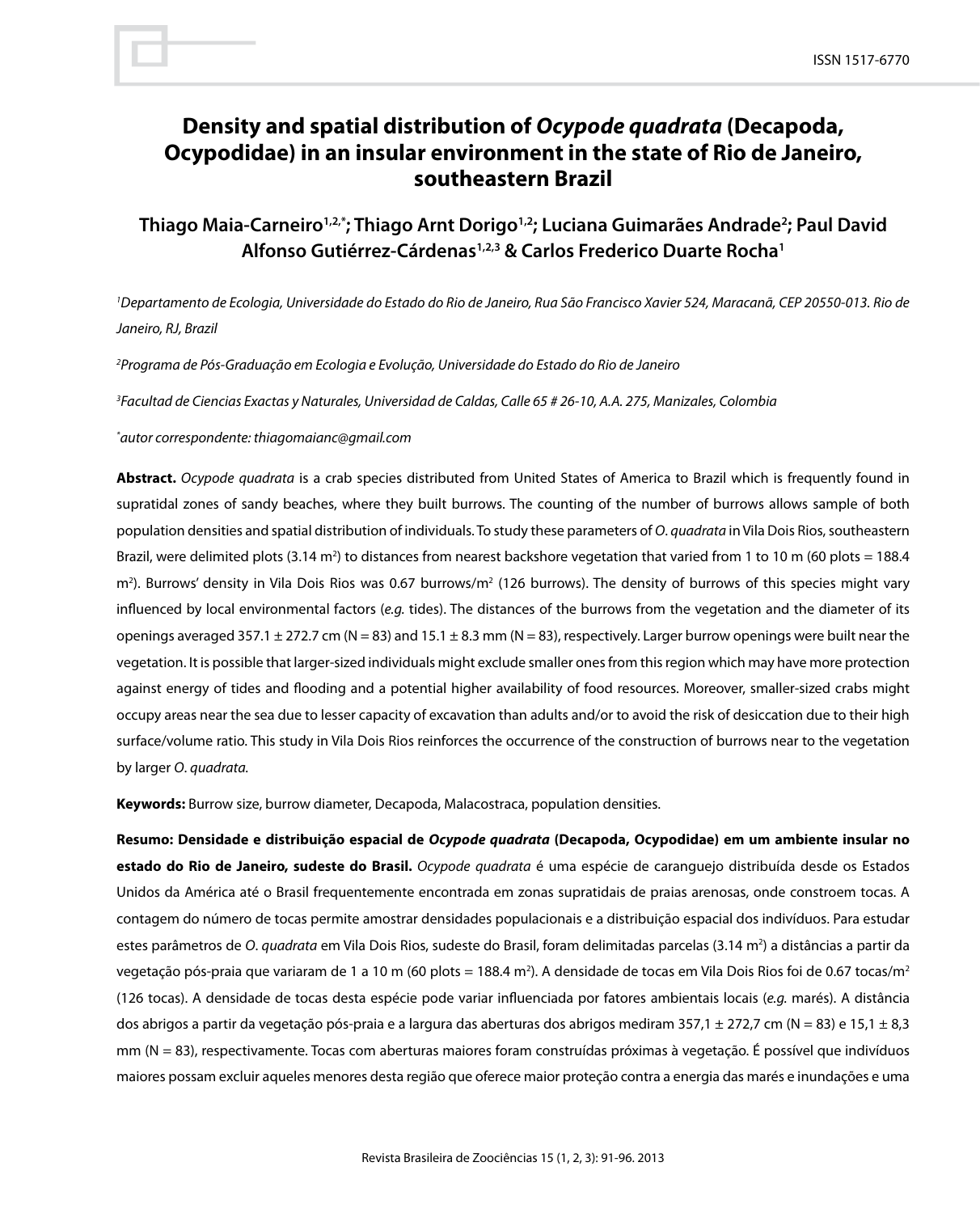potencial maior disponibilidade de recursos alimentares. Além disso, caranguejos menores podem ocupar áreas mais próximas ao mar devido à sua menor capacidade de escavação do que a de adultos e/ou para evitar os riscos de dessecação devido à sua relativa maior relação superfície/volume. Este estudo em Vila Dois Rios reforça a ocorrência da construção de tocas próximas à vegetação por indivíduos maiores *O*. *quadrata*.

**Palavras-chave:** Decapoda, densidade populacional, diâmetro da toca, Malacostraca, tamanho da toca.

#### **INTRODUCTION**

*Ocypode quadrata* (Fabricius, 1787) is a crab species that lives in coastal areas with geographic distribution ranging from Rhode Island (United States of America) to Rio Grande do Sul (southern Brazil) (Powers, 1977). This species lives mainly in supratidal zones, building in the sandy substrate burrows which they use for shelter (Milne & Milne, 1946; Powers, 1977; Alberto & Fontoura, 1999). Some authors showed the role of *O. quadrata* crabs as biological indicators of quality of environments exposed to anthropogenic pressures (Alberto & Fontoura, 1999; Blankensteyn, 2006; Araujo *et al*., 2008; Souza *et al*., 2008; Magalhães *et al*., 2009), which highlights its importance. The counting of the openings of the burrows that *O*. *quadrata* dig in the sand is a simple and fast strategy of obtaining population densities for this species (*e.g*. Alberto & Fontoura, 1999; Blankensteyn, 2006; Araujo *et al*., 2008), and also can be used in studies concerning spatial distribution and habitat use.

There are reports of occurrence of larger burrows of *O. quadrata* in areas located farther from the water, *i.e.* near the backshore vegetation of sandy beaches (*e.g*. Fisher & Tevesz, 1979; Turra *et al*., 2005; Perez & Vianna, 2007; Souza *et al*., 2008), which might confer advantages with regard to food resources availability (WOLCOTT, 1978; SOUZA et al., 2008) and protection. Based on burrow openings built by individuals of this species, the goal of this study was (1) to estimate the population density of *O*. *quadra-* *ta*, and (2) to analyze the spatial distribution of these crabs in an insular environment in Brazil.

## **Material and Methods**

Field work was carried out throughout two days in Vila Dois Rios beach (23°11'S 44°12'W) in Ilha Grande, an island located in the municipality of Angra dos Reis, in the east of the state of Rio de Janeiro, southeastern Brazil , during November 2011. The beach is located in the south side of the island, which is facing the ocean. Its size along-shore is approximately 1 km, and the distances across-shore varies in different parts of the beach because of the topography of the terrains and of tide regimes. The beach in Vila Dois Rios is characterized by low waves, and is classified as dissipative. The beach is located in an area with relatively few human occupations shortly after the bare sand; however, there are some constructions in part of the beach. In more interior areas of the locality, there are some constructions, and the vegetation after the beach was modified. The majority of the beach in Vila Dois Rios has backshore vegetation, and there are no obstacles which disable the crabs to disperse to the coastal plain.

In the beach, the distances from the vegetation were raffled (1 to 10 m) at which 1 m-radius circular plots  $(3.14 \text{ m}^2)$  were established on the sand. This procedure was performed every 10 m, totaling approximately 188  $m<sup>2</sup>$  of area sampled (60 plots). The number of opened burrows in each plot were counted and the density of *O*. *quadrata* was estimated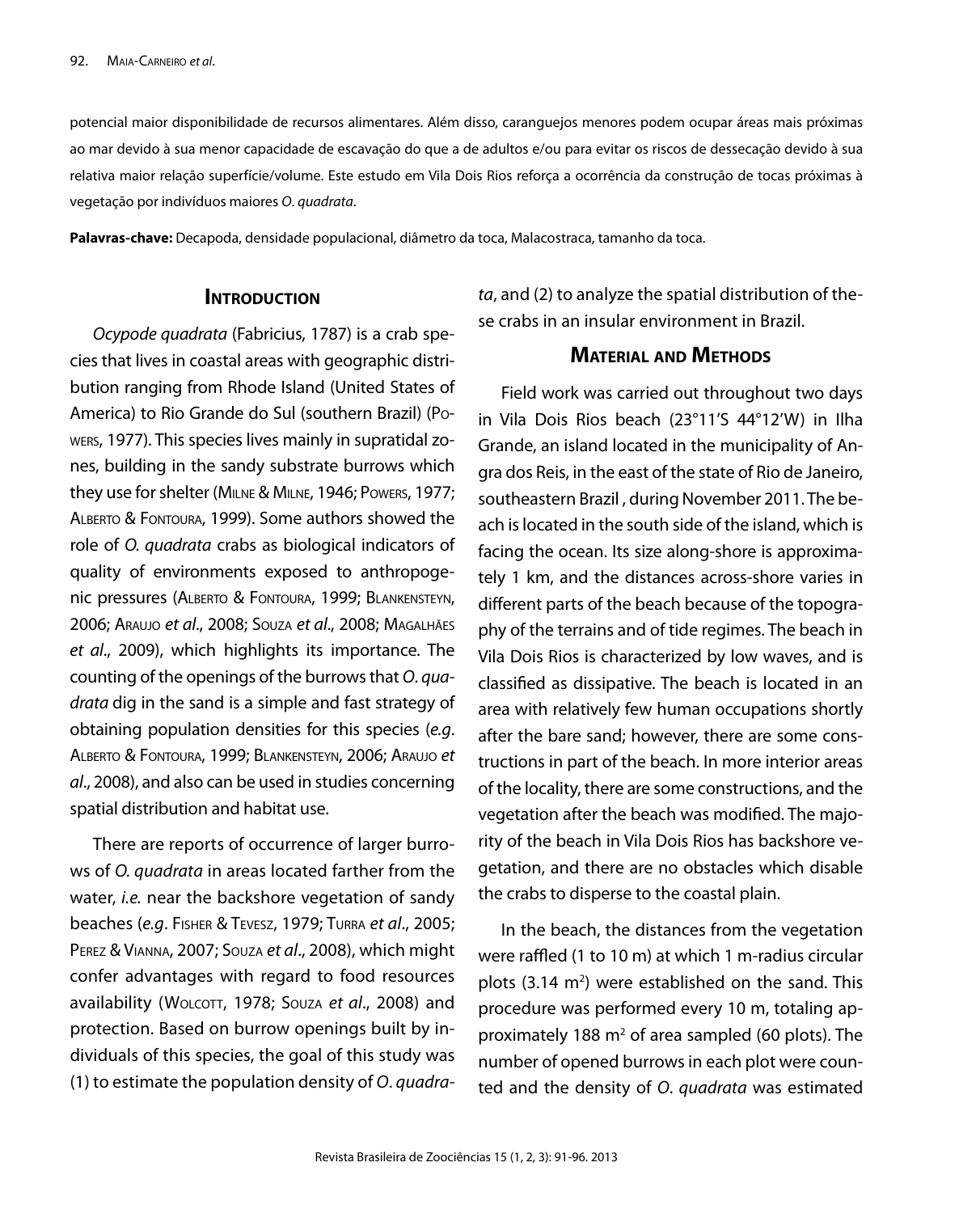through the ratio between the total number of openings and the total area sampled (burrows/m<sup>2</sup>). The distance of each opening of burrow to the nearest backshore vegetation (measure tape precision of 1 mm) and the diameter of their openings (caliper precision of 0.05 mm) were measured, and interaction between these variables was evaluated through Spearman's nonparametric correlation analysis.

## **Results**

One hundred and twenty six burrows built by *O*. *quadrata* crabs were counted inside the circular plots delimited on the sand in the beach habitat in Vila Dois Rios, which ranged from zero to eight burrows per plot examined. The population density estimation of *O*. *quadrata* in the study site, based on the number of burrows found inside the plots, was  $0.67 \pm 0.68$  burrows/m<sup>2</sup> (range:  $0 - 2.5$  burrows/m<sup>2</sup>; 188 $m<sup>2</sup>$  of area sampled).

With regard to the spatial distribution of individuals of this species, the distance of the burrows from the backshore vegetation and the width of openings of burrows dug by *O*. *quadrata* in Vila Dois Rios averaged 357.1  $\pm$  272.7 cm (range: 0 – 1000.5 cm, N = 83) and 15.1  $\pm$  8.3 mm (range: 6.1 – 46.3 mm,  $N = 83$ ), respectively. The size of the burrows was negatively correlated to the distance from the backshore vegetation Spearman's nonparametric correlation,  $R_s$  = -0.545, P < 0.0001).



Figure 1. Correlation between the diameter (in mm, log) of the openings of burrows of *Ocypode quadrata* (N = 83) and the distance from the backshore vegetation (N = 83) in an insular habitat in Vila Dois Rios beach, municipality of Angra dos Reis, state of Rio de Janeiro, southeastern Brazil.

### **Discussion**

The density of *O*. *quadrata* found in Vila Dois Rios is an intermediate value for this species compared to other beach habitats in South America, Central America, and North America (Table 1). The densities of *O*. *quadrata* might vary due to changes in characteristics of the beaches where it occurs. Local environmental factors, such as environmental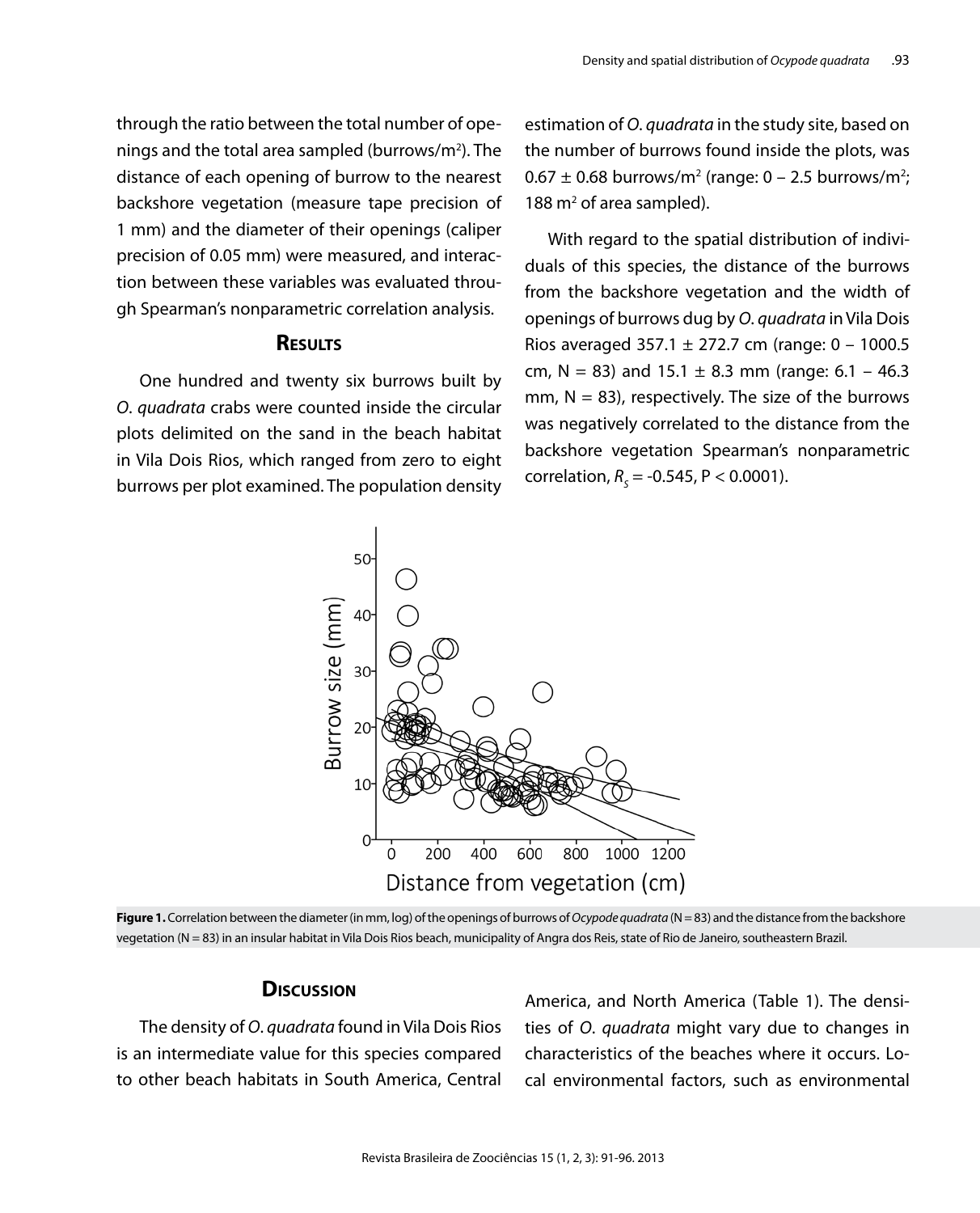temperatures, tide levels, water salinity, sand grain size, and the direction and intensity of wind might cause fluctuations in density of burrows of this species, with individuals closing the burrows and burying themselves into the sand, or constructing their burrows in alternative sites, when affected by these factors (Alberto & Fontoura, 1999; Turra *et al*., 2005; da Rosa & Borzone, 2008). Furthermore, exposure to anthropogenic pressures also might affect the density of their burrows in different habitats. For instance, BLANKENSTEYN (2006) suggested that beaches with a greater availability of food resources left by humans might have higher densities of *O*. *quadrata*, while areas exposed to traffic of vehicles (with the consequent destruction of sand dunes) and fisheries activities may have reduced densities of this crab species. In sandy beaches impacted by vehicle traffic, individuals of *O*. *quadrata* may display changes in movement rates and in behavior: in areas with tire

track marks the crabs travelled shorter distances in a more erratic way pattern (zigzag), and they also had smaller home ranges (SCHLACHER & LUCREZI, 2010). In the state of Pernambuco, it was reported that a higher number of *O*. *quadrata* burrows was found in non-urban beaches compared to urban ones (Souza *et al*., 2008). Despite of the beach of Vila Dois Rios is relatively non-urban, there are daily fluxes of tourists which might affect density of burrows of this species, and may have contributed to the observed value of estimated density. Nevertheless, Ocaña *et al*. (2012) did not find evidence of direct relationship between the level of human impact and the density of ghost crab burrows. They suggested that the variation in density may result from other factors that are acting in close contact, which must be evaluated simultaneously in a single model to elucidate the relative contribution of each factor to modulate the population dynamics of this species.

| <b>Locality</b>           | <b>Range of density</b><br>(burrows/m <sup>2</sup> ) | Reference                   |
|---------------------------|------------------------------------------------------|-----------------------------|
| <b>North America</b>      |                                                      |                             |
| North Carolina, USA       | $0.005 - 0.014$                                      | WOLCOTT & WOLCOTT, 1984     |
| Veracruz, Mexico          | $0.49 - 1.79$                                        | VALERO-PACHECO et al., 2007 |
| North Carolina, USA       | $0.02 - 0.13$                                        | Hobss et al., 2008          |
| <b>Central America</b>    |                                                      |                             |
| Northeastern coast, Cuba  | $0.13 - 0.29$                                        | OCAÑA et al., 2012          |
| <b>South America</b>      |                                                      |                             |
| Rio Grande do Sul, Brazil | $0.06 - 0.7$                                         | ALBERTO & FONTOURA, 1999    |
| São Paulo, Brazil         | $0 - 2.85$                                           | TURRA <i>et al.</i> , 2005  |
| Santa Catarina, Brazil    | $0.78 - 2.13$                                        | BLANKENSTEYN, 2006          |
| Rio Grande do Sul, Brazil | $0.3 - 5.0$                                          | NEVES & BENVENUTI, 2006     |
| Espírito Santo, Brazil    | $0.08 - 0.33$                                        | ARAUJO et al., 2008         |
| Pernambuco, Brazil        | $0.3 - 0.57$                                         | Souza et al., 2008          |
| Paraná, Brazil            | $0 - 5.7$                                            | DA ROSA & BORZONI, 2009     |
| Rio de Janeiro, Brazil    | 0.67                                                 | <b>PRESENT STUDY</b>        |

**Table 1.** Density of burrows of *Ocypode quadrata* (burrows/m2 ) in beaches in different localities in South America (Brazil), Central America (Cuba; 8 beaches), and North America [Mexico and United States of America (USA)], and the source of the data.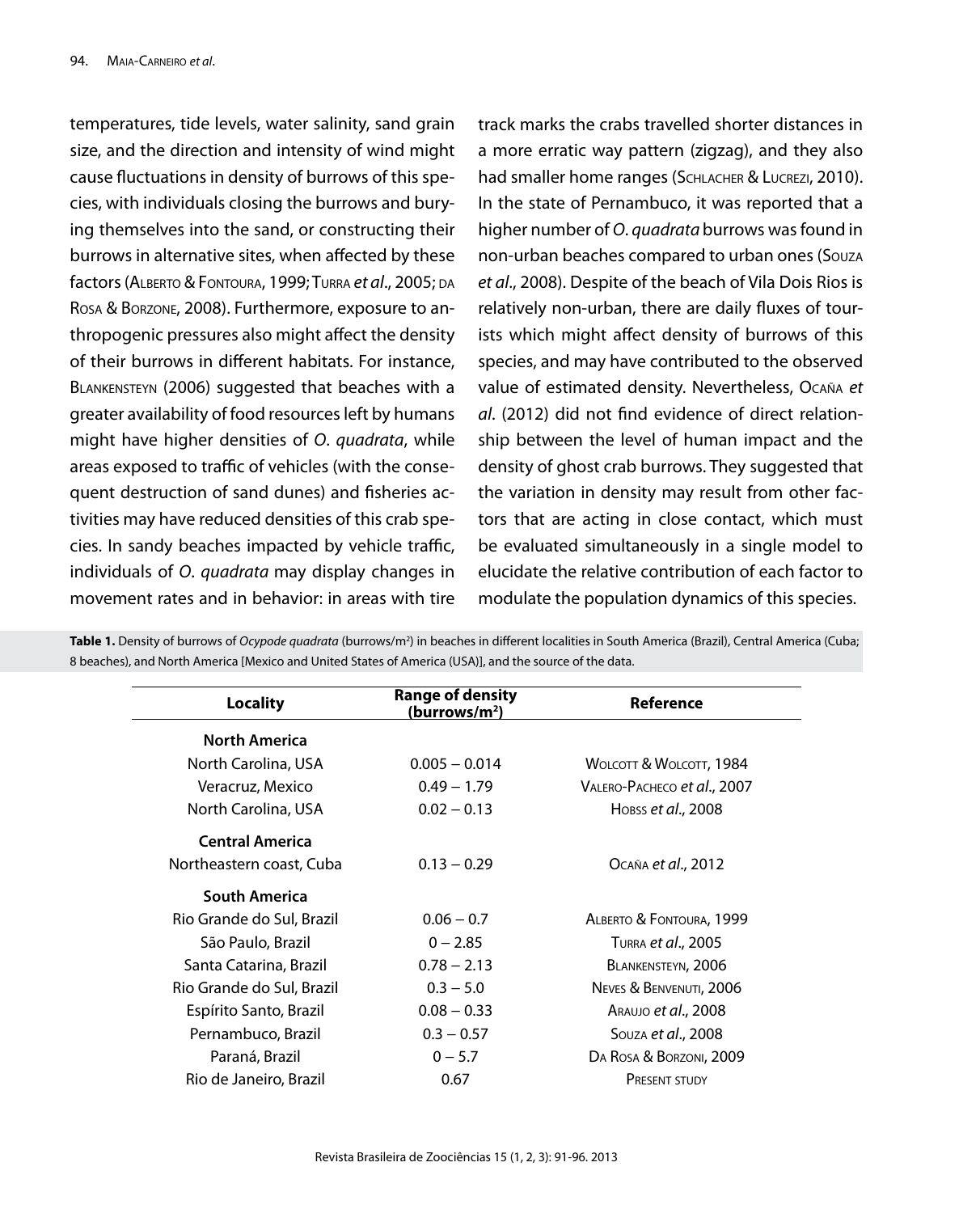Evaluation of data obtained in Vila Dois Rios revealed that the size of the burrows of *O*. *quadrata*  was negatively correlated to the distance from the backshore vegetation. In other words, there was a trend of construction of larger burrows near to the vegetation zone of the beach. A similar result was also found in previous studies with this species (Milne & Milne, 1946; Fisher & Tevesz, 1979; Duncan, 1986; Alberto & Fontoura, 1999; Perez & Vianna, 2007; Araujo *et al*., 2008; Souza *et al*., 2008; Branco *et al*., 2010; Ocaña *et al*., 2012). Burrows dug in regions near to the backshore vegetation tend to be more protected against both flooding (which might drown these crabs – see Milne & Milne, 1946) and structural damages caused by hydrodynamic energy of tides. An additional advantage of this proximity may result from the potential higher food availability in this region of the beach (WOLCOTT, 1978; Souza et al., 2008). Smaller crabs might be excluded from these potential better quality areas by larger crabs. Moreover, smaller crabs might occupy areas near to the water due to their lesser capacity to dig deep burrows than adults (Fisher & Tevesz, 1979) and/or to their higher susceptibility to dehydration related to high surface/volume ratio. Milne & Milne (1946) suggested that adult *O*. *quadrata* seems to be more resistant to higher environmental temperatures depending on moisture content of their gill chambers, and juvenile crabs appear to use less terrestrial habitats than do conspecific adults. Despite data limitation with regard to spatial and temporal samplings (considering that *O. quadrata* crabs have variability in abundance of juveniles and adults among localities and along the year), the findings in Vila Dois Rios reinforces the importance of construction of burrows near vegetation by larger *O*. *quadrata*, which could gain advantages of protection from threats to the burrows' galleries and to themselves and of greater supply of food resources near the vegetation.

#### **Acknowledgements**

This study was supported by research grants from the Conselho Nacional de Desenvolvimento Científico e Tecnológico – CNPq to C.F.D. Rocha (processes 304791/2010-5 and 470265/2010-8). C.F.D. Rocha also received a grant from the Fundação de Amparo à Pesquisa do Estado do Rio de Janeiro – FAPERJ through the "*Programa Cientistas do Nosso Estado*" (process E-26/102.404.2009). T. Maia-Carneiro received MSc scholarship from Coordenação de Aperfeiçoamento de Pessoal de Nível Superior – CAPES and T.A. Dorigo received MSc grant from FAPERJ. T. Maia-Carneiro, T.A. Dorigo, L.G. Andrade, and P.D.A. Gutiérrez-Cárdenas receive PhD scholarships from CAPES.

#### **References**

- Alberto, R.M.F. & Fontoura, N.F. 1999. Distribuição e estrutura etária de *Ocypode quadrata* (Fabricius, 1787) (Crustacea, Decapoda, Ocypodidae) em praia arenosa do litoral sul do Brasil. **Revista Brasileira de Biologia 59**: 95−108.
- Araujo, C.C.V., Rosa, D.M. & Fernandes, J.M. 2008. Densidade e distribuição espacial do caranguejo *Ocypode quadrata* (Fabricius, 1787) (Crustacea, Ocypodidae) em três praias arenosas do Espírito Santo, Brasil. **Biotemas 21**: 73−80.
- Blankensteyn, A., 2006. O uso do caranguejo Maria farinha *Ocypode quadrata* (Fabricius) (Curstacea, Ocypodidae) como indicador de impactos antropogênicos em praias arenosas da Ilha de Santa Catarina, Santa Catarina, Brasil. **Revista Brasileira de Zoologia 23**: 870−876.
- Branco, J.O.; Hillesheim, J.C.; Fracasso, H.A.A.; Christoffersen, M.L. & Evangelista, C.L. 2010. Bioecology of the Ghost